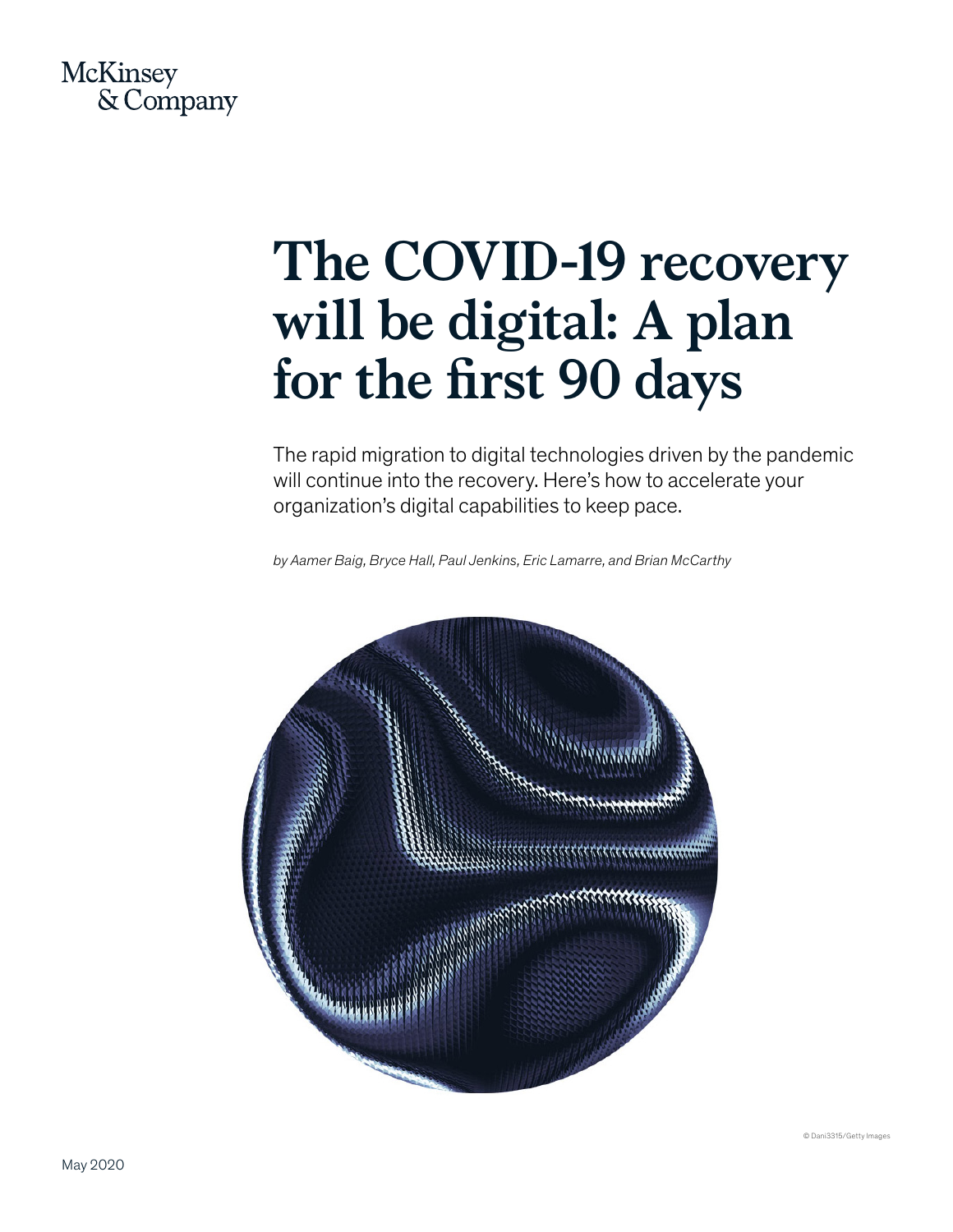By now, most C-suite executives have led their companies to digitize at least some part of their business to protect employees and serve customers facing mobility restrictions as a result of the COVID-19 crisis. As one CEO of a large tech company recently stated, "We are witnessing what will surely be remembered as a historic deployment of remote work and digital access to services across every domain."

Indeed, recent data show that we have vaulted five years forward in consumer and business digital adoption in a matter of around eight weeks. Banks have transitioned to remote sales and service teams and launched digital outreach to customers to make flexible payment arrangements for loans and mortgages. Grocery stores have shifted to online ordering and delivery as their primary business. Schools in many locales have pivoted to 100 percent online learning and digital classrooms. Doctors have begun delivering telemedicine, aided by more flexible regulation. Manufacturers are actively developing plans for "lights out" factories and supply chains. The list goes on.

As some regions begin reopening, businesses are considering how to return to some semblance of full speed in an unstable environment in which lockdowns will ease (and potentially be reinstated) in waves. In doing so, they will need to confront three structural changes that are playing out.

First, customer behaviors and preferred interactions have changed significantly, and while they will continue to shift, the uptick in the use of digital services is here to stay, at least to some degree (Exhibit 1). Fully 75 percent of people using digital channels for the first time indicate that they will continue to use them when things return to "normal."1 Companies will need to ensure that their digital channels are on par with or better than those of their competition to succeed in this new environment. If China offers us any lessons, digital laggards will be substantially disadvantaged during the recovery.

Second, as the economy lurches back, demand recovery will be unpredictable; uneven across geographies, sectors, product categories, and customer segments; and often slow to return to precrisis levels. While a few sectors will face unusually strong demand, leaders in many industries must deal with periods of structural overcapacity. Those companies face the painful need to rightsize the cost base and capital of their operations, supply chains, and organizations overall and to transition their fixed costs to variable costs aggressively wherever possible. Complicating matters for leaders as they grapple with ways to deal with an uneven recovery is that historical data and forecasting models will be of little use to predict where pockets of demand will emerge and where supply will be necessary. New data and completely rebuilt analytical models will be essential to steer operational decisions.

Finally, many organizations have shifted to remoteworking models almost overnight. A remote-first setup allows companies to mobilize global expertise instantly, organize a project review with 20—or 200—people immediately, and respond to customer inquiries more rapidly by providing everything from product information to sales and after-sales support digitally. In effect, remote ways of working have, at least in part, driven the faster execution drumbeat that we're all experiencing in our organizations. And this step change in remote adoption is now arguably substantial enough to reconsider current business models.

Quickly pivoting the business agenda to address these changes will be critical for a successful recovery. Digital will undoubtably play a centerstage role. We offer suggestions for a 90-day plan to realign the digital agenda and implement the enablers for acceleration during the recovery and beyond.

<sup>1</sup> McKinsey COVID-19 US Digital Sentiment Survey, April 2020.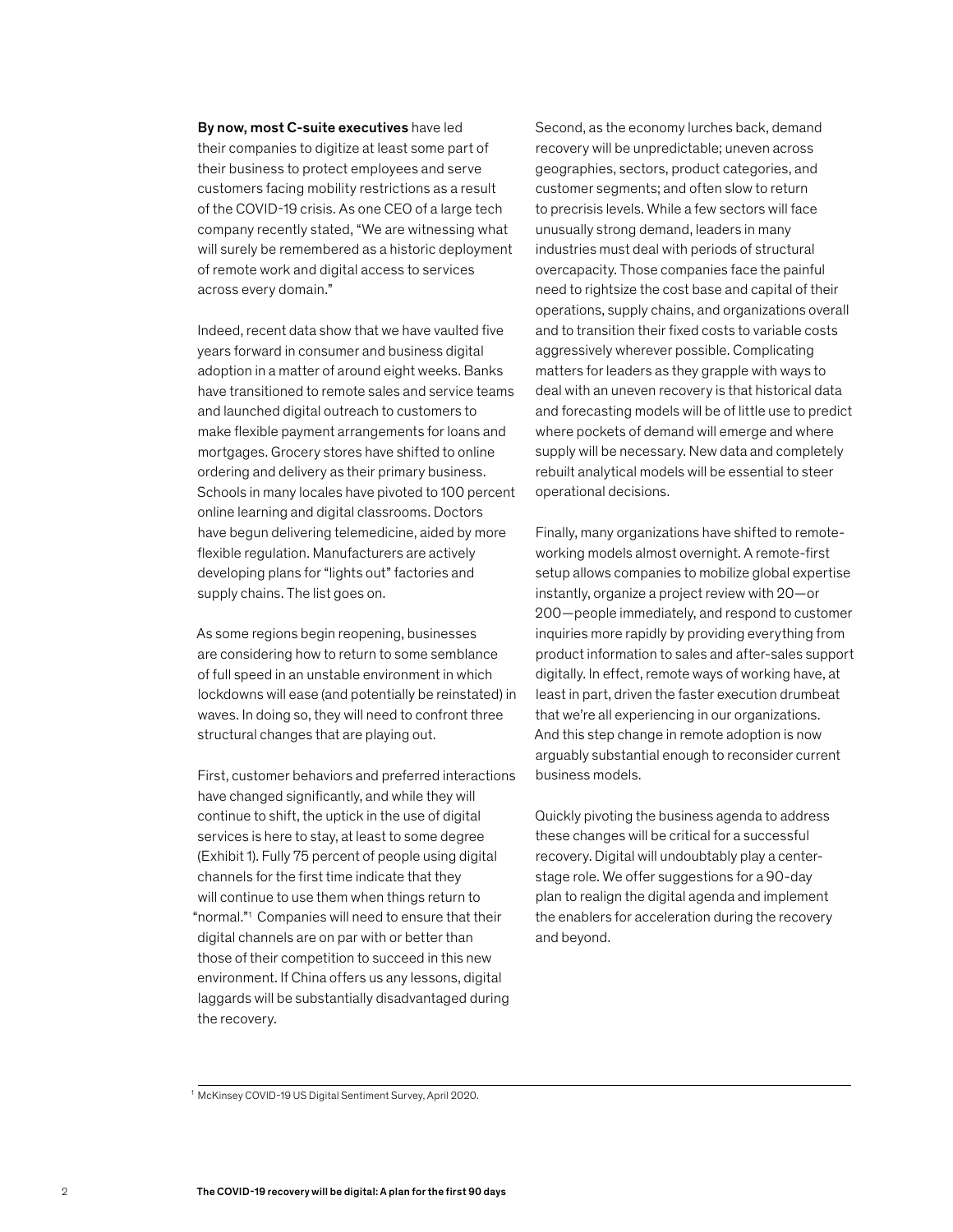#### Exhibit 1

#### **US consumers are accelerating adoption of digital channels, a trend seen across global regions.**

Regular users First-time users

Digital adoption, by industry, % of digital access



Note: Figures may not sum to listed totals, because of rounding. Source: McKinsey COVID-19 US Digital Sentiment Survey, Apr 25–28, 2020

# **Based on data from countries already in the recovery phase, consumption patterns will be uneven and unlikely to return to pre-COVID-19 levels quickly.**



Average daily China offline consumption,  $% (100\% =$  daily average consumption in Dec 2019)

1 On Mar 8, 2020, 21 Chinese provinces (involving >70% of country's population) announced lowering of epidemic-response level. Source: MIYA; McKinsey analysis

# **The levels of remote working have skyrocketed during lockdowns and are likely to remain higher than precrisis levels for some time.**

#### Share of employees working remotely full time, %



1TMT = technology, media, and telecom. Pre-COVID-19 figures for remote-work frequency in sector sourced from internal survey (unavailable in American Time Use Survey). 2 Percentage points.

Source: American Time Use Survey, US Bureau of Labor Statistics, n =134; expert interviews; press search; McKinsey analysis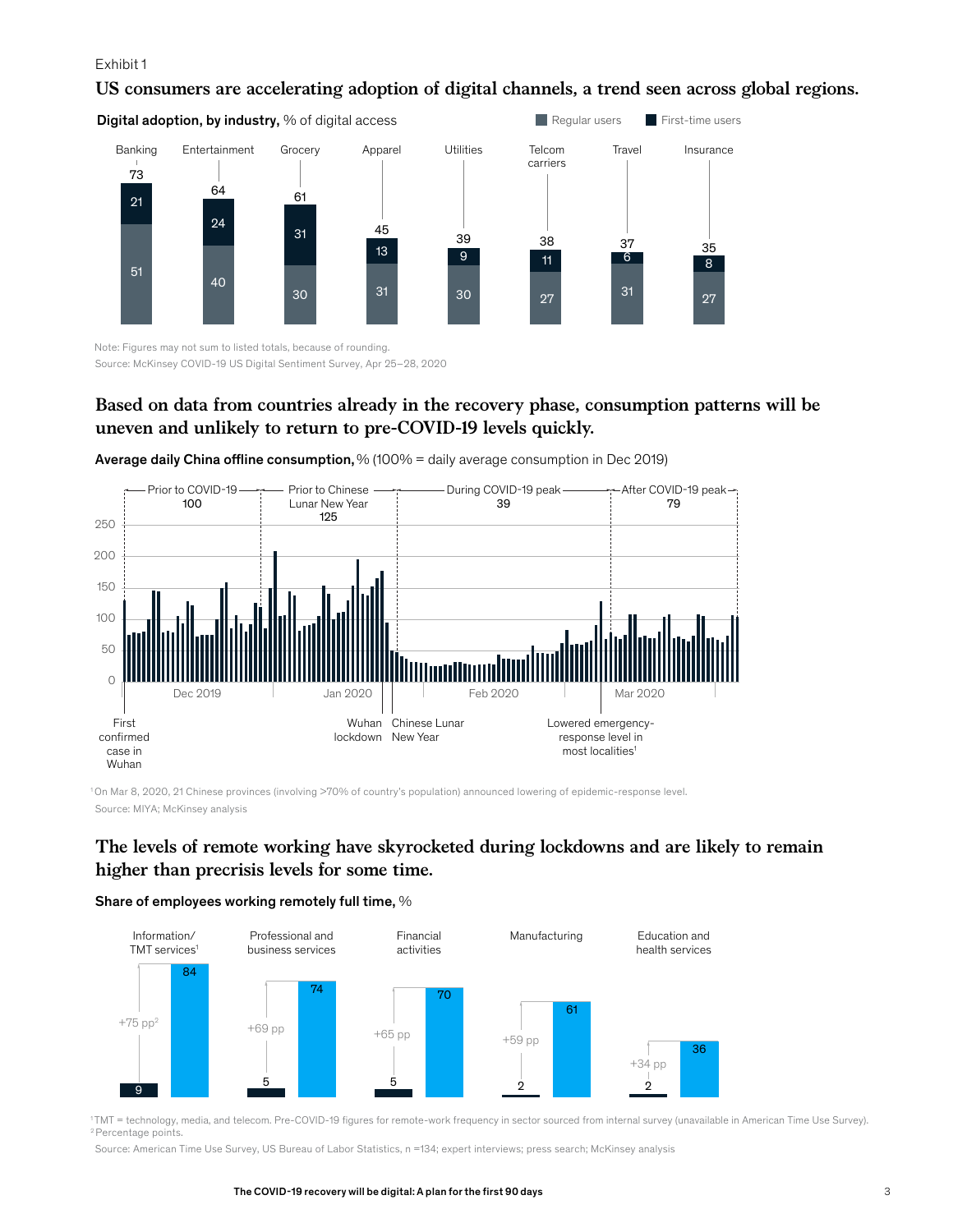#### **The digital agenda for recovery**

For many companies, customers have already migrated to digital. Employees are already working fully remotely and are agile to some degree. Companies have already launched analytics and artificial-intelligence (AI) initiatives in their operations. IT teams have already delivered at a pace they never have before. But for most companies, the changes to date represent only the first phase of the changes that will be necessary.

We have laid out an agenda that focuses on four efforts: refocusing and accelerating digital investments in response to evolving customer needs, using new data and AI to improve business operations, selectively modernizing technology capabilities to boost development velocity, and increasing organizational agility to deliver more quickly. For each one, we outline a practical 90-day plan to make it happen (Exhibit 2).

# **Refocus digital efforts toward changing customer expectations**

Many companies are accelerating their shifts toward digital-first models—at warp speed. One European variety-store chain, for example, established a fully functioning e-commerce business in just three months. The online business was interconnected across all functions (warehousing, merchandising, marketing, customer support, et cetera) and improved basket size over physical stores by three times as well as delivering nearly 3 percent like-forlike revenue growth in its main market.

But it's not just about digitizing. Companies must also reimagine customer journeys to reduce friction, accelerate the shift to digital channels, and provide for new safety requirements. For example, an automobile manufacturer now handles functions traditionally performed by dealers, such as tradeins, financing, servicing, and home delivery of

#### Exhibit 2

# A plan for the first 90 days has four efforts to launch immediately.

|                                | Refocus digital efforts<br>toward changing<br>customer expectations | Use new data<br>and Al <sup>1</sup> to improve<br>business operations      | Selectively<br>modernize technology<br>capabilities                                                     | Increase<br>organizational<br>drumbeat                                                                           |
|--------------------------------|---------------------------------------------------------------------|----------------------------------------------------------------------------|---------------------------------------------------------------------------------------------------------|------------------------------------------------------------------------------------------------------------------|
| Sprint 1:<br>days 1-29         | Align organization to<br>new digital priorities                     | Assess performance of<br>critical decision-support<br>models               | Create rightsizing plan<br>for shifting to variable<br>cost structure and begin<br>assessing cyberrisks | Assess where<br>organizational velocity is<br>needed and where<br>remote-work models<br>could drive productivity |
| Sprint 2:<br>days 30-59        | Bring digital channels<br>to parity or better vs<br>competition     | Recalibrate and/or<br>rebuild models                                       | Set up cloud-based data<br>platform and automate<br>software-delivery pipeline                          | Deploy new models<br>leveraging agile and<br>remote                                                              |
| <b>Sprint 3:</b><br>days 60-90 | Launch new digital<br>offerings or channels                         | Develop next-generation<br>data sets and models for<br>optimal performance | Begin strengthening<br>technology talent bench                                                          | Upskill organization<br>for accelerated digital<br>world                                                         |

<sup>1</sup> Artificial intelligence.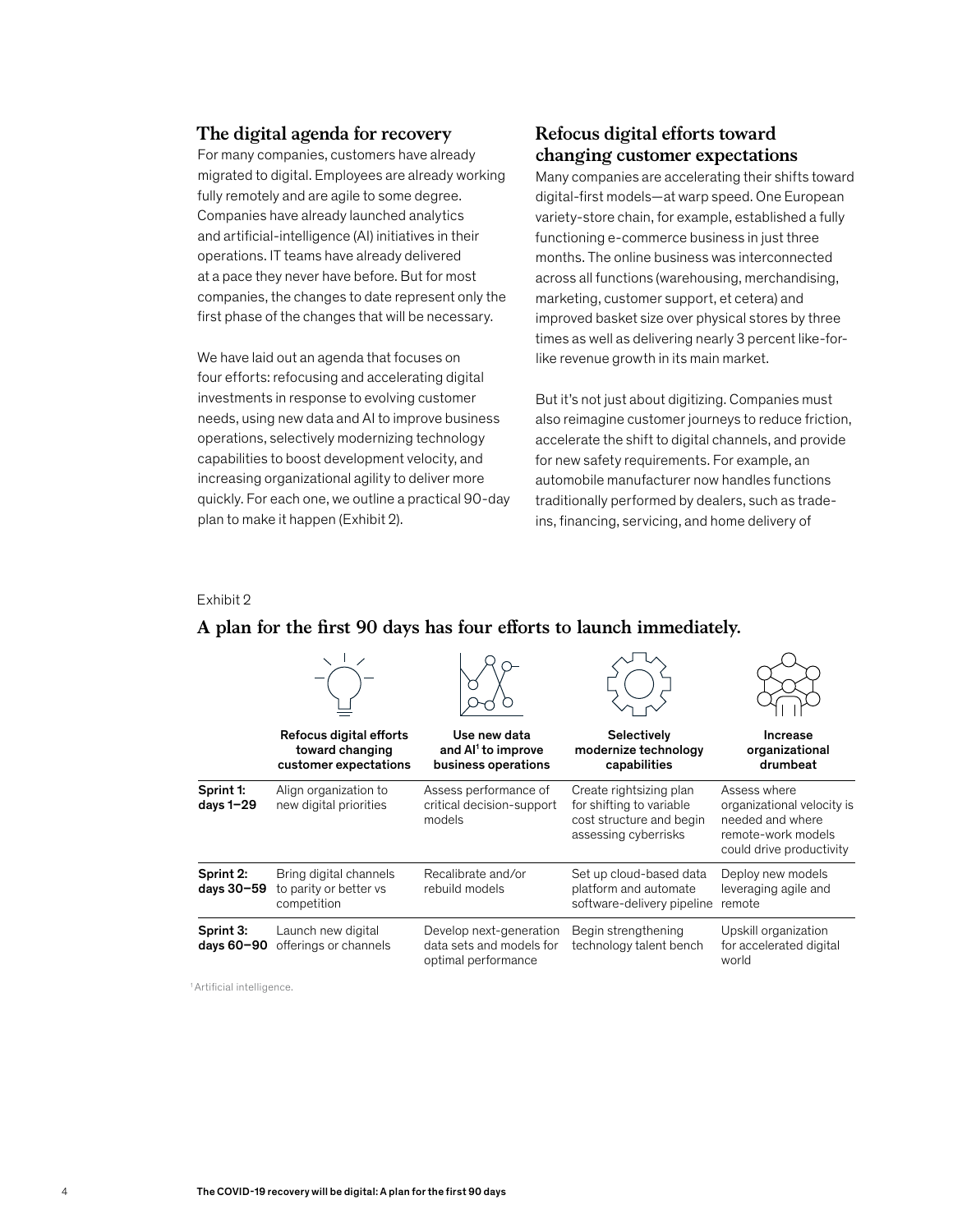cars. Airlines are rapidly reinventing the passenger experience with contactless journeys focused on traveler health and safety to make customers feel comfortable flying again (Exhibit 3).

*In the next 90 days.* CEOs should ask their business leaders to assess how the needs and behaviors of their most important customers have changed and benchmark their digital channels against those of their competition. This information should form the basis of a renewed digital agenda that should take no longer than 30 days to establish.

Chief digital officers and chief information officers (CIOs) can then quickly stand up (or refocus) agile teams to execute the most urgent priorities. A consumer-electronics company, for example, recently launched an agile war room to improve conversion rates on its website traffic. That type of project can deliver meaningful results in weeks. Changes that require more fundamental work, like setting up a new e-commerce channel, will typically take longer. Continually measuring digital-channel performance during the 90 days will be critical so that companies can quickly adapt as they learn more. Consider setting up a weekly forum for senior business and technology leaders to process the business and technology readers to process the<br>learnings coming in and drive the full agenda at pace and in a coordinated fashion.

## **Use new data and artificial intelligence to improve business operations**

Hundreds of operational decisions get made on daily, weekly, and monthly bases. Take an airline, for example, that must make many decisions: Which routes should we operate? What crew size is optimal for each flight? How many meals should we order? What staffing level is necessary in the contact center?

Modern businesses have several forecasting and planning models to guide such operational decisions. Organizations will need to validate these models. In the same way that many companies had to rebuild risk and financial models that failed during the 2008 financial collapse, models will similarly need to be replaced because of the massive economic and structural shifts caused by the pandemic. For example, models that use timeseries, oil-price, or unemployment data will need to be rebuilt entirely. The data must be reevaluated as well.

As companies construct these models, analytics teams will likely need to bring together new data sets and use enhanced modeling techniques to forecast demand and manage assets successfully. One automotive-parts supplier, for example, developed a forecasting model that incorporated

#### Exhibit 3

# **The travel industry is mapping out the customer journey to identify points of health risk and design a contactless experience.**

Illustrative customer journey with ideas for mitigating risks



1 Ultraviolet.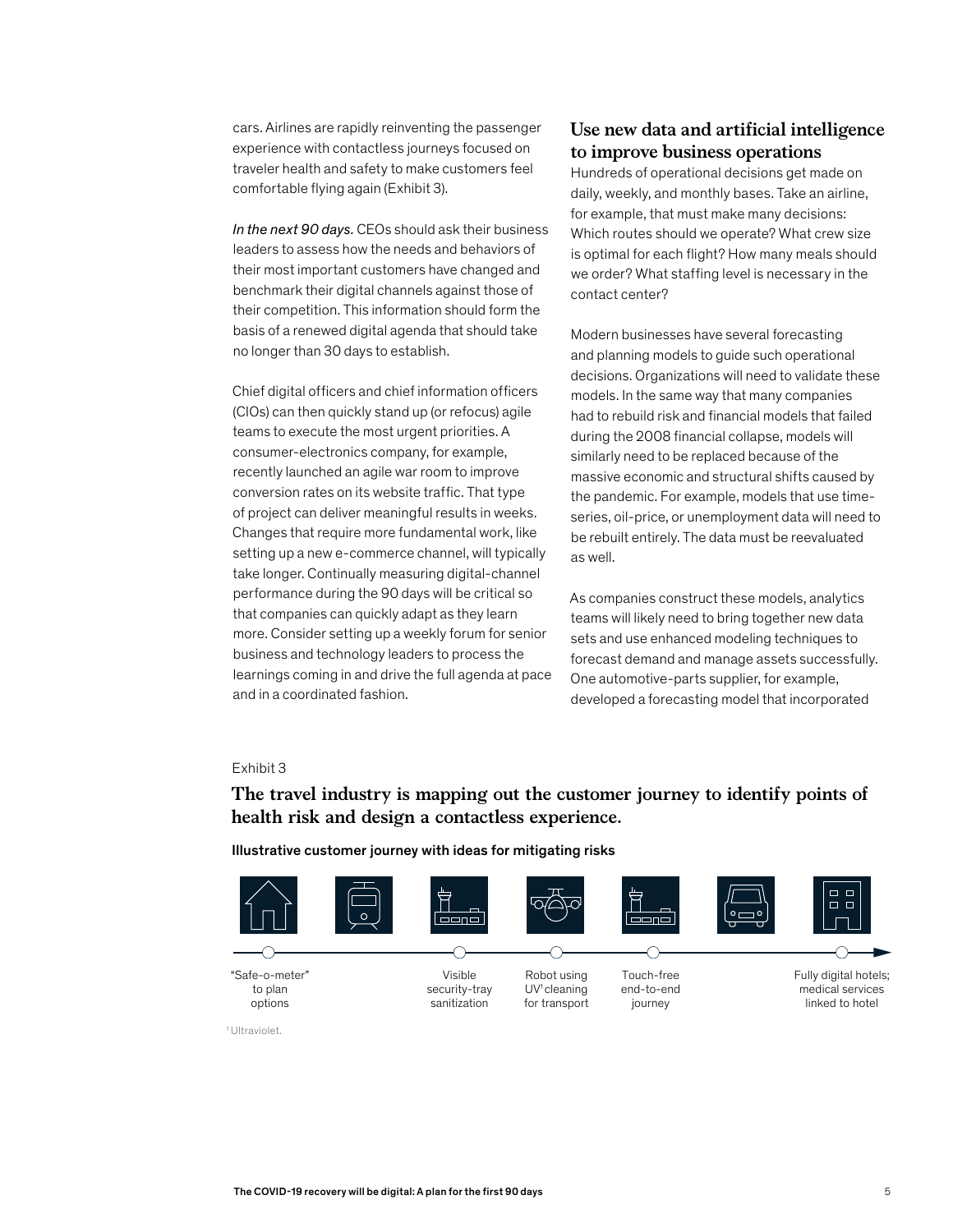previously unused third-party data. The model will help the supplier spot potential issues with its own suppliers' ability to deliver needed items, offering a chance to reach out to its suppliers to work out logistics or find another source.

Other business areas can benefit from more sophisticated modeling as well. A leading financialservices provider, for example, stood up an AI-powered solution to generate leads for its sales agents, with models calibrated to handle the current environment.

*In the next 90 days.* As a first step, the chief analytics officer (or equivalent) should mobilize an effort to inventory core models that support business operations and work with business leaders to prioritize them based on their impact on key operations and their efficacy drift. This assessment is urgent and should be completed as quickly as possible. It will essentially define a program of quick fixes that the data and analytics team can undertake, working hand in hand with business and functional leaders. Once the situation stabilizes, CEOs and business leaders should push their data and analytics teams to develop next-generation models that leverage new data sets and modeling techniques better suited for fast-changing environments. The more advanced companies are already creating synthetic data sets using advanced machine-learning techniques, such as generative adversarial networks (GANs) to train new analytical models when historical data are of little use.

# **Selectively modernize technology capabilities**

Successfully executing the described agenda requires investment capacity and development velocity. CIOs can contribute to both by rightsizing the IT cost structure to new demand levels and reinvesting the freed-up resources into customerfacing digital solutions and critical decision-support systems, first and foremost. Companies can also dedicate some of the savings to modernizing selectively the technology stack and softwaredevelopment tooling.

Many companies have found they have the potential to free up as much as 45 percent of their IT costs over the course of a year. Our experience suggests that roughly two-thirds of this potential can be achieved through measures such as extending hardware- and software-refresh cycles, rapidly renegotiating vendor contracts, and restricting cloud workloads by turning off noncritical jobs. Additional cuts get deeper into the cost structure and risk hamstringing future growth. The right balance will vary by industry, but under any scenario, rightsizing should expose much needed investment capacity as quickly as possible to fund the 90-day plan.

As CIOs consider upgrading their tech stacks, two features of a modern technology environment are particularly important and can be rapidly implemented: a cloud-based data platform and an automated software-delivery pipeline (commonly called "continuous integration and continuous delivery"). Without these, development velocity stalls and becomes mired in complexity. The good news is that cloud technologies make it possible to deploy these quickly and at relatively low cost.

*In the next 90 days.* First, develop the plan to rightsize and create a more variable cost structure the faster the better to free up resources for the digital agenda.

In the second 30-day sprint, choose your cloud partners. While speed is of the essence, CIOs should thoughtfully consider the contractual structures offered by technology providers. Carefully review those that appear too good to pass up to ensure that the providers aren't capturing all the value. And remember to launch appropriate internal efforts to train and prepare teams to operate in the new environment. During this sprint, it's also time to modernize the tech stack selectively—"selectively" being the operative word. Most companies won't have the management bandwidth and resources to take on a full-scale modernization in the next 12 to 18 months. By focusing on setting up or enhancing a cloud-based data platform and equipping agile teams with automated software delivery, CIOs can double, or even triple, development velocity in the short term.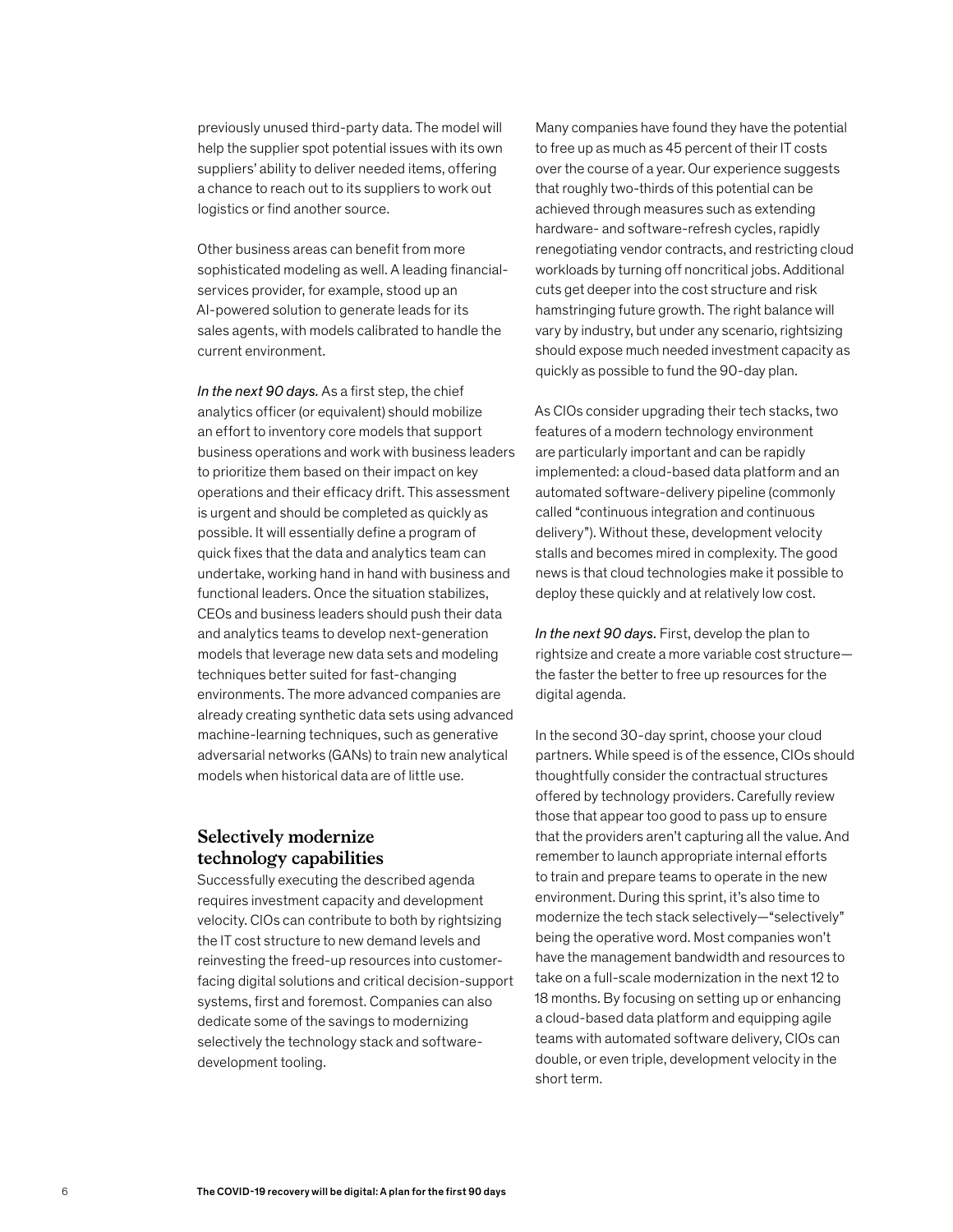# **Remote working can help organizations move at a faster clip as companies tap into new labor pools and specialized remote expertise. (And, yes, agile can be executed remotely.)**

In the final sprint, it's a no-brainer to launch the recruiting of additional digital talent and accelerate digital upskilling of the entire organization. These steps will prepare organizations well for a more substantive modernization of their application landscapes after recovery. Finally, continue to pay attention to cybersecurity. Much of the rapid IT work carried out during the COVID-19 crisis might have created new cyberrisk exposures.

#### **Increase the organizational drumbeat**

The current crisis has forced organizations to adapt rapidly to new realities, opening everyone's eyes to new, faster ways of working with customers, suppliers, and colleagues. Many CEOs wonder what it will take to maintain the quickened organizational drumbeat.

Companies that have led the way in adopting flatter, fully agile organizational models have shown substantial improvements in both execution pace and productivity. This has held true during the crisis, as we see a direct correlation between precrisis agile maturity and the time it has taken companies to launch a first crisis-related product or service. While many companies have at least a few agile teams in place, few have successfully scaled to hundreds of teams staffed with many more "doers" than "checkers," which is what's needed to drive the accelerated organizational pace the crisis—and even the next normal—demands.

What can realistically be done in 90 days to increase the organizational drumbeat? Standing up a digital factory is largely the best approach right now because it can be constructed and scaled in three months or less. Many organizations, from banks to mining companies, have accelerated and scaled their digital delivery by establishing these internal factories, with interdisciplinary teams aligned to businesses' digital priorities. One large global bank, for example, built five such factories to support several locations across the Americas.

As previously mentioned, remote working can also help organizations move at a faster clip as companies tap into new labor pools and specialized remote expertise. (And, yes, agile can be executed remotely.) Remote working can also enable new productivity opportunities, especially for companies with large field forces. One leading provider of residential solar services recently documented record sales using a more remote sales model.

*In the next 90 days.* During the first sprint, identify the business areas where digital-execution velocity is needed and map out plans for digital factories to support them. In parallel, assess where remote work models could unleash productivity benefits. These two lenses should set the table for targeted changes to the operating model. In the second 30-day sprint, design the new models with consideration for staffing level, expertise mix, governance, and operating procedures. Finally, in